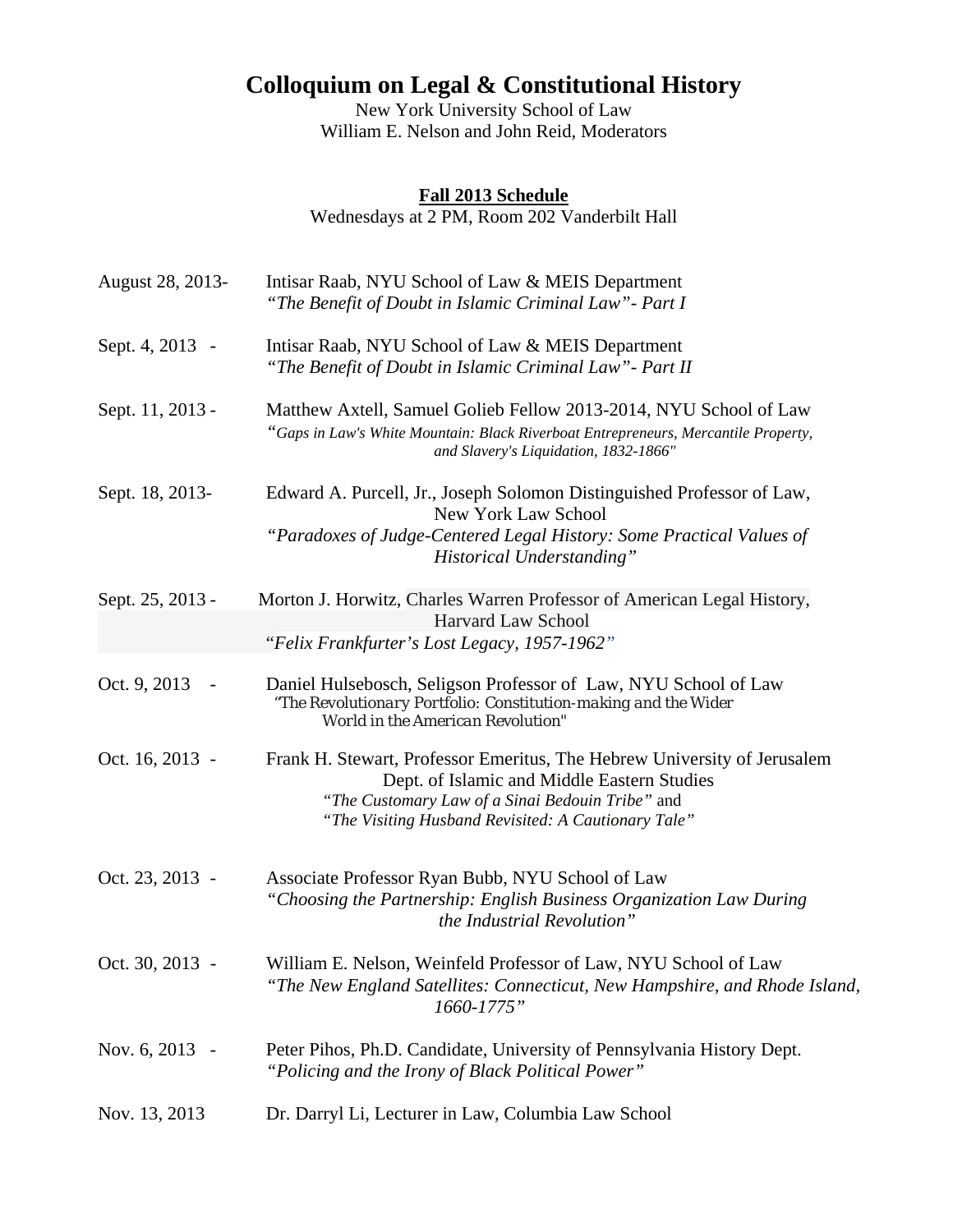| Nov. 20, 2013 | Jeremy Kessler, David Berg Foundation Scholar, NYU School of Law<br>"The Civil Libertarian State: The Administrative Origins of Modern Civil<br>Liberties Law in the World War I Draft" |
|---------------|-----------------------------------------------------------------------------------------------------------------------------------------------------------------------------------------|
| Nov. 27, 2013 | Nelson, Marbury v. Madison: The Origins and Legacy of Judicial Review<br>(Lawrence:, KS.: University Press of Kansas, 2000).                                                            |
| Dec. 4, 2013  | Professor Bernard Freamon, Seton Hall Law School<br>"The Rise and Impact of Abolitionism: The Twin Tales of the Khedive<br>and the Sultan"                                              |

## **Spring 2014 Schedule**

Wednesdays at 2 PM, Room 201 Vanderbilt Hall

| Jan. 22 | William E. Nelson, Weinfeld Professor of Law, NYU School of Law<br>(Special time and location 1-3 PM Furman Hall 310)<br>"A Response: The Impact of War on Justice in the History of American Law"                                                                          |
|---------|-----------------------------------------------------------------------------------------------------------------------------------------------------------------------------------------------------------------------------------------------------------------------------|
| Jan. 29 | Peter Hoffer, Distinguished Research Professor, University of Georgia, History Dept<br>"The Federal Courts: An Essential History"                                                                                                                                           |
| Feb. 5  | Morton J. Horwitz, Charles Warren Professor of American Legal History,<br><b>Harvard Law School</b><br>"Citizenship, Capital Punishment, and Cruel and Usual Punishment"                                                                                                    |
| Feb 12  | Erin Braatz, 2013-2014 Samuel I. Golieb Fellow, NYU School of Law<br>"Transfer and Transformation: Penal Policy & State Building on the Gold Coast,<br>1844-1957" Chapter 1                                                                                                 |
| Feb. 19 | Erin Braatz, 2013-2014 Samuel I. Golieb Fellow, NYU School of Law<br>"Transfer and Transformation: Penal Policy & State Building on the Gold Coast,<br>1844-1957" Chapter 2                                                                                                 |
| Feb. 26 | Rebecca Rix, Asst. Professor of History, Princeton University<br>"The Family and the Franchise: Corporate and Individual Liberty in Progressive Reconstitution.<br>How Louis D. Brandeis Became a Progressive and the Founding Fathers Routed the Child Labor<br>Amendment" |
| Mar. 5  | Professor Felice Batlan, Chicago-Kent College of Law, Illinois Institute of Technology<br>Inventing Legal Aid in America: Lawyers, Social Workers, and the Poor, 1863–1945                                                                                                  |